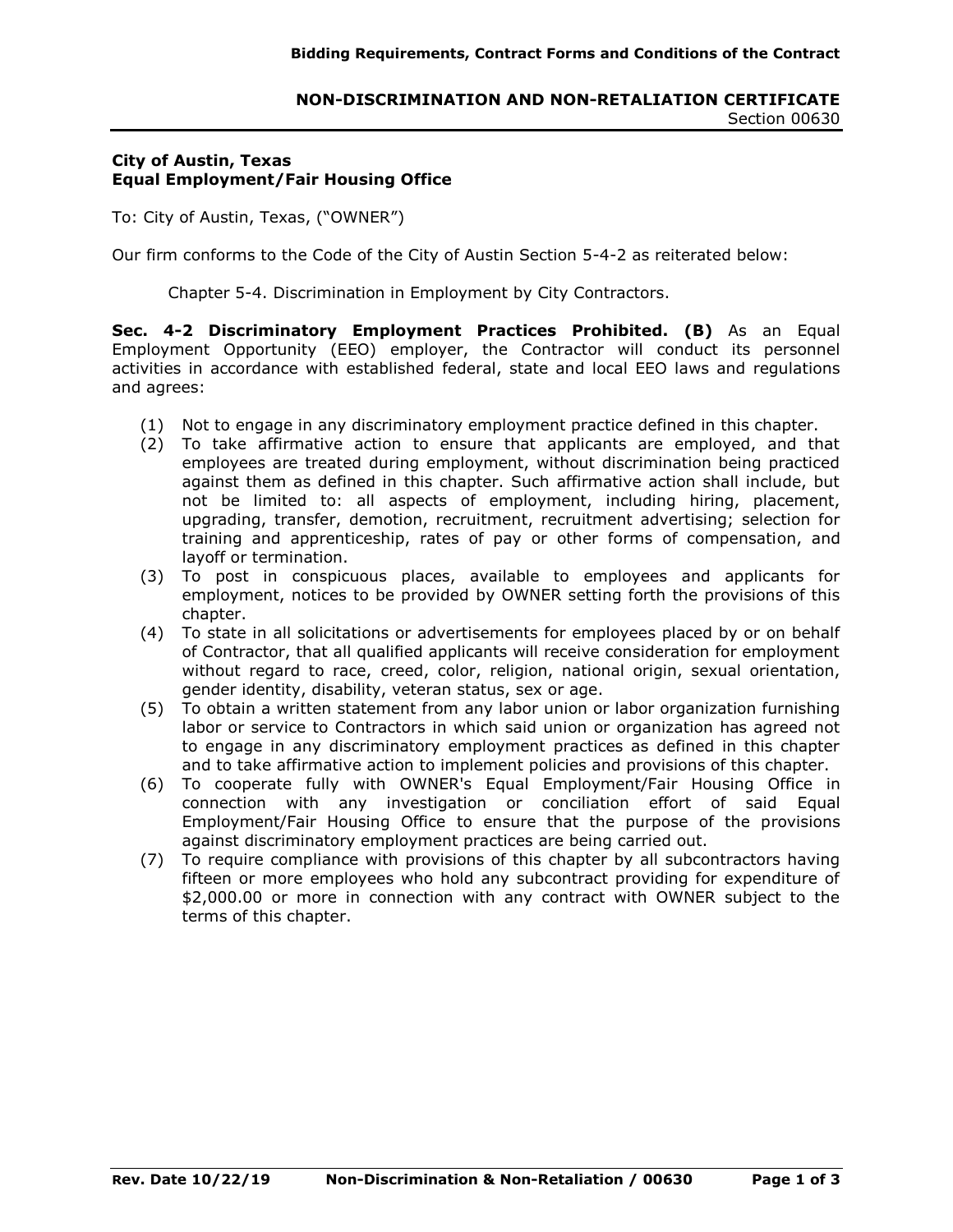For the purposes of this Bid and any resulting Contract, Contractor adopts the provisions of the City's Minimum Standard Nondiscrimination and Non-Retaliation Policy as set forth below.

#### **City of Austin**

## **Minimum Standard Non-Discrimination and Non-Retaliation in Employment Policy**

As an Equal Employment Opportunity (EEO) employer, the Contractor will conduct its personnel activities in accordance with established federal, state and local EEO laws and regulations.

The Contractor will not discriminate against any applicant or employee based on race, creed, color, national origin, sex, age, religion, veteran status, gender identity, disability, or sexual orientation. This policy covers all aspects of employment, including hiring, placement, upgrading, transfer, demotion, recruitment, recruitment advertising, selection for training and apprenticeship, rates of pay or other forms of compensation, and layoff or termination.

The Contractor agrees to prohibit retaliation, discharge or otherwise discrimination against any employee or applicant for employment who has inquired about, discussed or disclosed their compensation.

Further, employees who experience discrimination, sexual harassment, or another form of harassment should immediately report it to their supervisor. If this is not a suitable avenue for addressing their complaint, employees are advised to contact another member of management or their human resources representative. No employee shall be discriminated against, harassed, intimidated, nor suffer any reprisal as a result of reporting a violation of this policy. Furthermore, any employee, supervisor, or manager who becomes aware of any such discrimination or harassment should immediately report it to executive management or the human resources office to ensure that such conduct does not continue.

Contractor agrees that to the extent of any inconsistency, omission, or conflict with its current non-discrimination and non- retaliation employment policy, the Contractor has expressly adopted the provisions of the City's Minimum Non-Discrimination Policy contained in Section 5-4-2 of the City Code as set forth above and the City's Non-Retaliation Policy, as the Contractor's Non-Discrimination and Non-Retaliation Policy or as an amendment to such Policy and such provisions are intended to not only supplement the Contractor's policy, but will also supersede the Contractor's policy to the extent of any conflict.

*UPON CONTRACT AWARD, THE CONTRACTOR SHALL PROVIDE A COPY TO THE CITY OF THE CONTRACTOR'S NON-DISCRIMINATION AND NON-RETALIAITON POLICY ON COMPANY LETTERHEAD, WHICH CONFORMS IN FORM, SCOPE, AND CONTENT TO THE CITY'S MINIMUM NON-DISCRIMINATION AND NON-RETALIATION POLICY, AS SET FORTH HEREIN, OR THIS NON-DISCRIMINATION AND NON-RETALIATION POLICY, WHICH HAS BEEN ADOPTED BY THE CONTRACTOR FOR ALL PURPOSES (THE FORM OF WHICH HAS BEEN APPROVED BY THE CITY'S EQUAL EMPLOYMENT/FAIR HOUSING OFFICE), WILL BE CONSIDERED THE CONTRACTOR'S NON-DISCRIMINATION AND NON-RETALIATION POLICY WITHOUT THE REQUIREMENT OF A SEPARATE SUBMITTAL. (http://austintexas.gov/page/bid-docs).*

### **Sanctions:**

Our firm understands that non-compliance with Chapter 5-4 may result in sanctions, including termination of the contract and suspension or debarment from participation in future City contracts until deemed compliant with the requirements of Chapter 5-4.